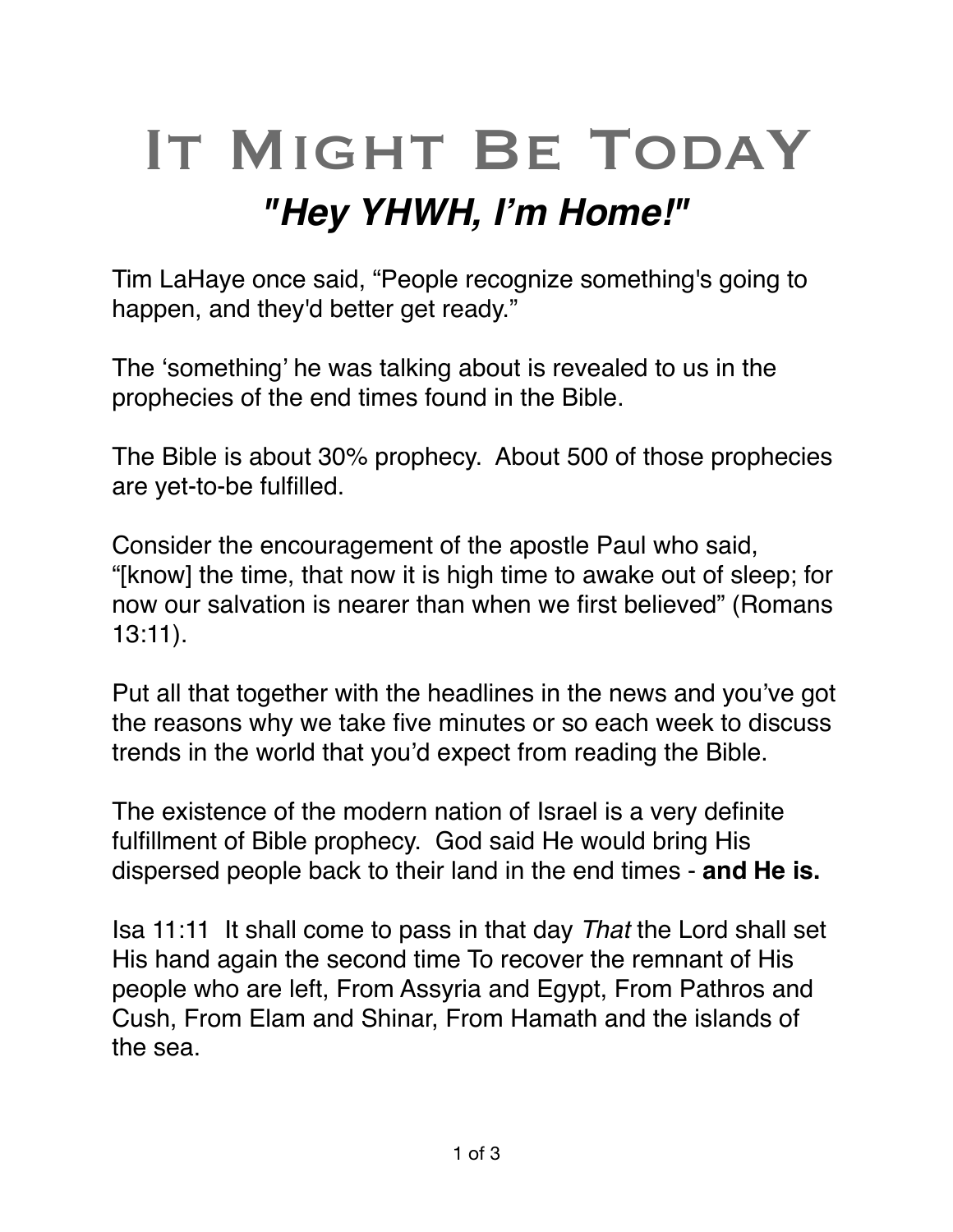[Isa 11:12](verseid:23.11.12) He will set up a banner for the nations, And will assemble the outcasts of Israel, And gather together the dispersed of Judah From the four corners of the earth.

Israel is celebrating its 70th year as a modern nation. [onenewsnow.com](http://onenewsnow.com) posted an article titled, *Tens of thousands of Jews returning to Israel.*

## Excerpts:

After being spread throughout the world for 2,000 years - and just 70 years after the rebirth of Israel as a nation - tens of thousands of Jews are returning to their homeland, as prophesied in the Bible.

From around the globe, Jews are making *aliyah* - or returning to their ancient Holy Land - fulfilling Bible prophesy that marks the beginning of the End Times.

"They come from all over the world to a place many have never been," [CBN News reports](http://www1.cbn.com/cbnnews/israel/2018/april/gathering-of-the-exiles-nbsp-after-thousands-of-years-jews-come-home-to-israel%20). "Yet the Jewish people have longed to return to this land for thousands of years."

Biblical prophets Isaiah, Jeremiah and Ezekiel, among others, all spoke of a time when God would bring the Jewish people back to the Land of Israel," CBN News' Julie Stahl explained before quoting Scripture. "Amos said they'll never be dispersed again."

"'I will also plant them on their land, and they will not again be rooted out from their land which I have given them,' says the Lord your God," (reads Amos 9:15).

https://www.onenewsnow.com/culture/2018/04/14/tens-of-thousands-of-jews-returning-to-israel